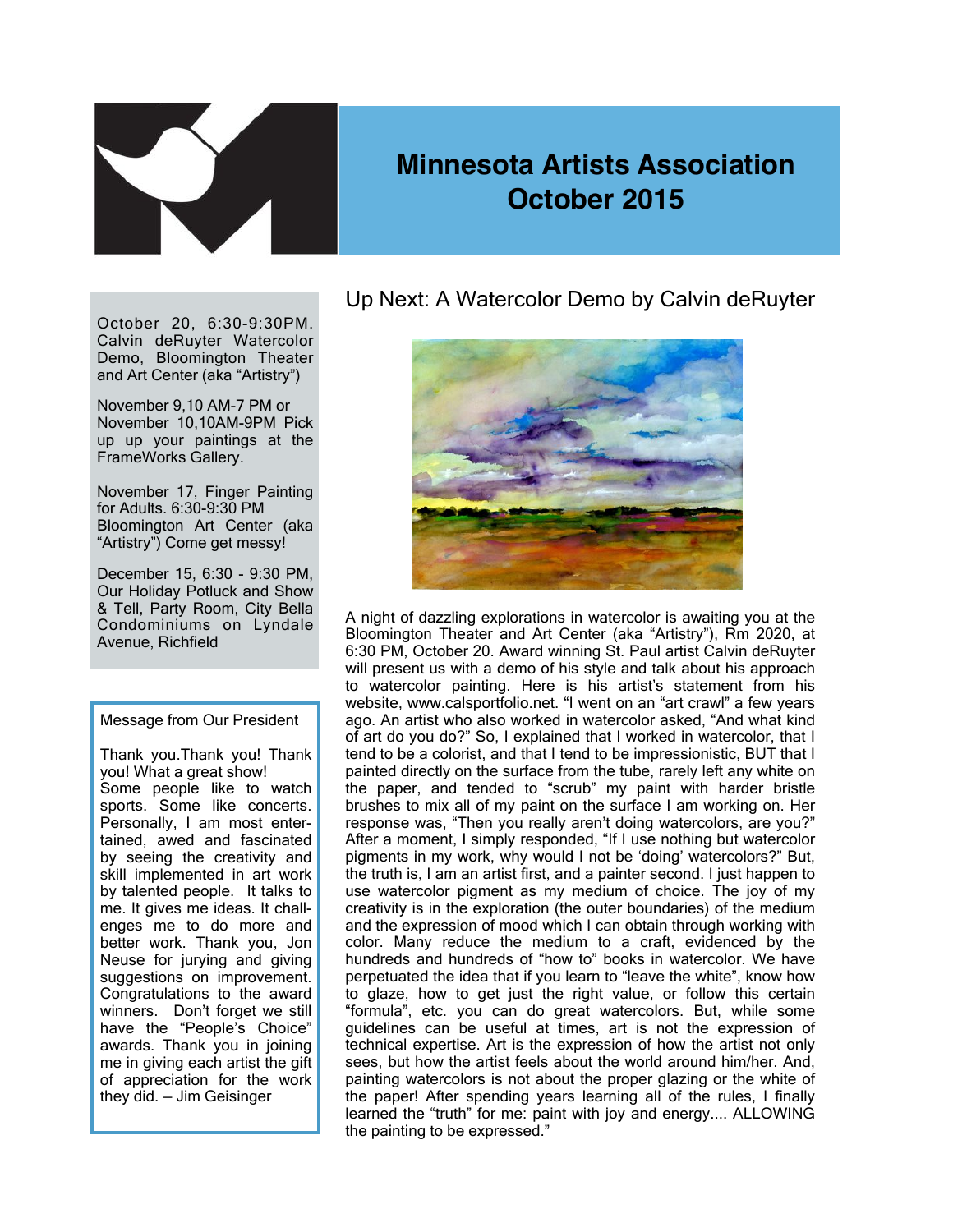### **Award Winners from Our Fall 2015 Members Show at FrameWorks Gallery**

 **Juror: Jon Neuse, www.Jonneusefineart.com**

## **Awards of Excellence**



Upper Left: "I'll See You at Sunset" - Pastel by Jeanne Emrich Middle Left: "Storm at the Palisades" Wax Pastel Wash by Jeanne Emrich

Right: "Boat Dock Lily Pads" - Oil by Tom Dimock



**Awards of Merit**



"Hidden Emotion" - Oil by Travis Bell



"Reclining Figure" - Acrylic by Jack O'Leary



"Evening Light" - Watercolor by Suzi McArdle

# **Honorable Mentions**



"Work Horse II" - Pastel by Gary Carabio



"Wedding at the Zoo" - Watercolor by Emmy White



"Rescue at Sea" - Watercolor" by Tom Dimock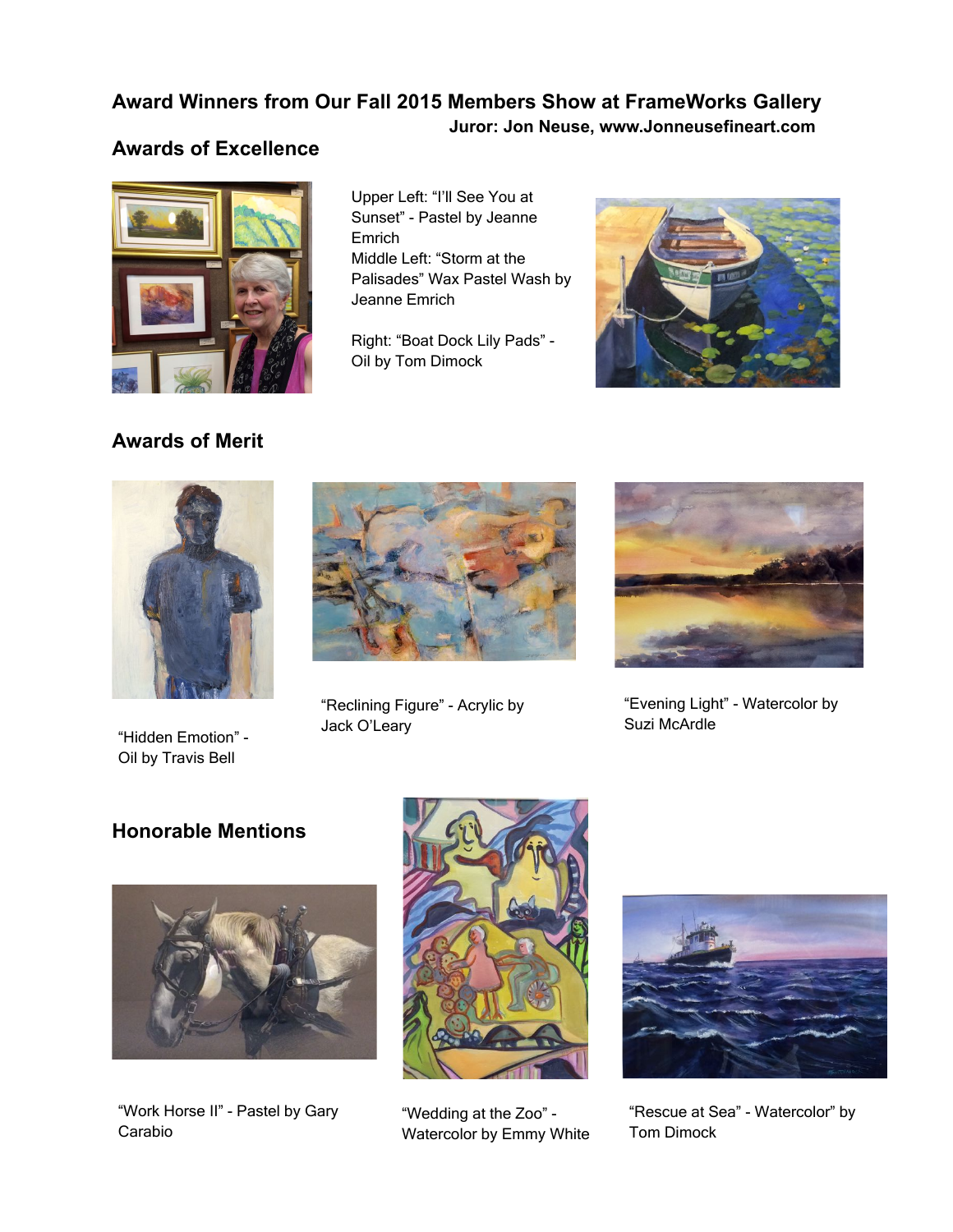### Members' News

Five MAA members comprising an art circle have a new show at Curran's Family Restaurant at 4201 Nicollet Avenue South, Minneapolis, MN 55409 and running October through November. According to one of the circle's members, Rachel Trockman: "Curran's calls itself a family restaurant. The five of us feel like we too are a sort of old family. Our media and strategies differ widely and we really like to encourage and support each other. Come see the work of Bonnie Crouch, Diane Hass, Jenifer John, Rachel Trockman and Terrie Christian."

In Memoriam: Wayne Sokoloski (aka Soko) by Ron Wilson. "After Wayne retired, he started doing pencil drawings and watercolors. I gave him some pointers and when he said he had a set of pastels and didn't know what to do with them, I suggested taking my pastel class. He did and he was on his way. When he wanted to paint a scene on a canoe paddle for a grandson, I gave him pointers on acrylic. He joined MAA and exhibited with us until this year. Wayne was also a regular at the Wednesday artist breakfasts at Curran's restaurant. We miss him. He was a good friend.<sup>3</sup>

#### HONORING OUR LONGSTANDING MEMBERS

The MAA Board of Directors is pleased to honor our longstanding members with lifetime honorary memberships, including Ted Maltese, whose cartoon you see below, Lois and Harry Heim, and Eleanor MacIntosh. Thank you all for your inspiration, friendship, and service over decades!



The studios of Emmy White (321), Tom Dimock (183), Rita Corrigan & Marjorie Moody (392), Laurie Salmela and Mandy Sadler (425) will be open for First Thursday at the Northrup King Building (1500 Jackson St. NE, Minneapolis) on Thursday, November 5, 5-9PM.

CALL FOR MAA ARTISTS! The MAA will again have a booth at the Plymouth Arts Fair, which will take place next November 21-22. If you would like to show your work and/or volunteer to help us organize or simply "man" the booth for a short time, please contact Jim Geisinger at [jim@geisingergroup.com.](mailto:jim@geisingergroup.com) We especially need a project coordinator! You will have help!

#### Welcome new member Hong Liu (Patrick)!

KEEP IN TOUCH! Please send news, announcements, and low res.JPGS of your latest work to Jeanne Emrich, your newsletter editor, at [jemrich@aol.com](mailto:jemrich@aol.com) or by snail-mail to Jeanne Emrich, 6566 France Avenue South, #508, Edina, MN, 55435). The deadline is the 20th of the month.